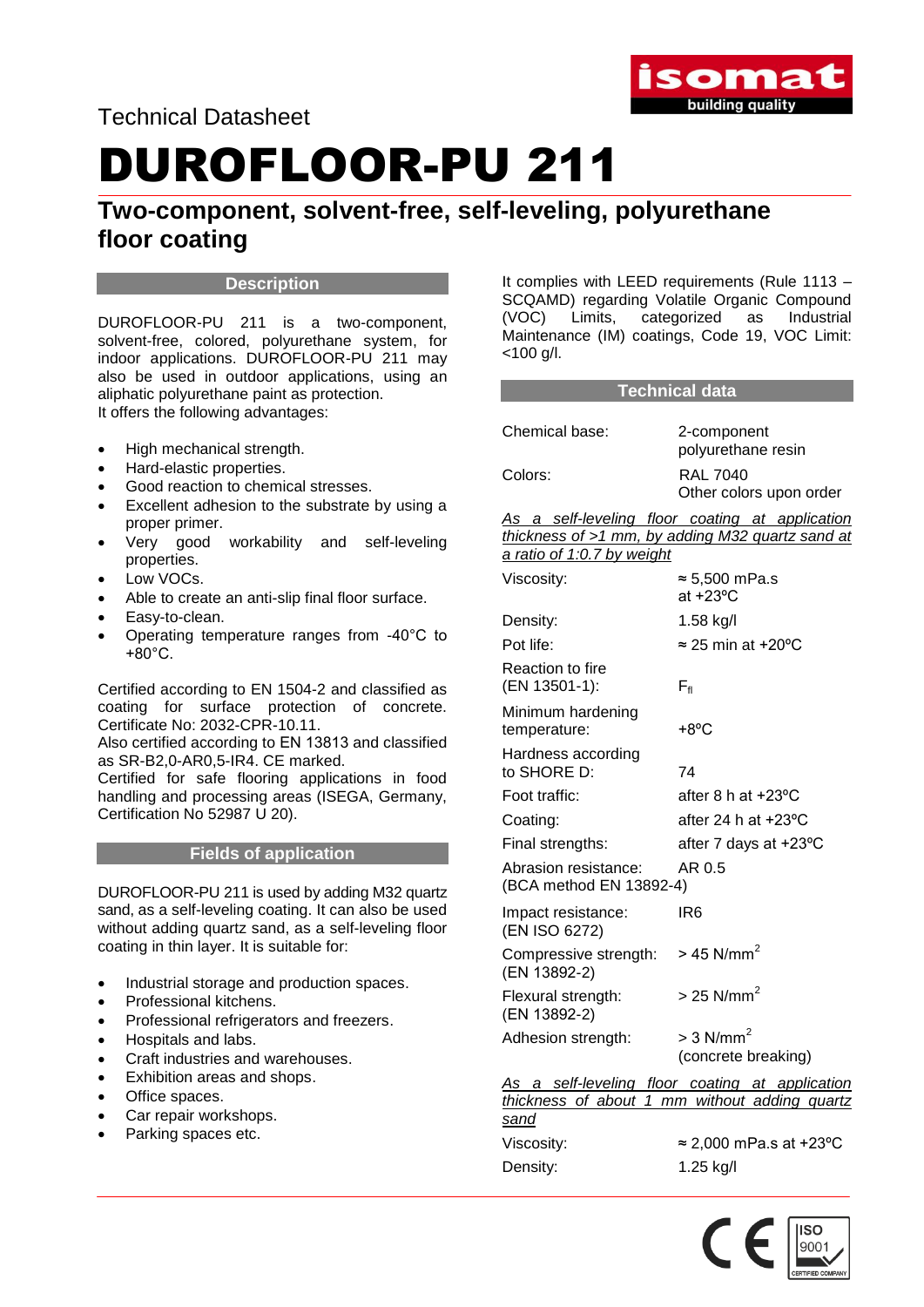

## ROFLOOR-PU 211

| 100:30 by weight                                           |  |
|------------------------------------------------------------|--|
| $\approx$ 25 min at +20°C                                  |  |
| $+8^{\circ}$ C                                             |  |
| 70                                                         |  |
| after 8 h at $+23^{\circ}$ C                               |  |
| after 24 h at $+23$ °C                                     |  |
| after 7 days at +23°C                                      |  |
| AR 0.5<br>Abrasion resistance:<br>(BCA method, EN 13892-4) |  |
| IR4                                                        |  |
| $> 17$ N/mm <sup>2</sup>                                   |  |
| Film elongation at break: $>40\%$                          |  |
|                                                            |  |

Adhesion strength:  $> 3$  N/mm<sup>2</sup>

(concrete breaking)

Tool cleaning:

Tools must be thoroughly cleaned using the solvent SM-28 right after use.

#### **Directions for use**

#### **1. Substrate preparation**

The surface of the floor must be:

- Dry and solid.
- Free from materials obstructing bonding, such as dust, loose particles, grease, etc.
- Protected from below-surface moisture.

Moreover, the following conditions must be met:

#### a) Cementitious substrates:

| Concrete quality:                     | at least C20/25  |
|---------------------------------------|------------------|
| Cement screed quality: cement content | 350 kg/ $m3$     |
| Age:                                  | at least 28 days |
| Moisture content:                     | less than 4%     |

b) Iron and steel surfaces:

They should be free from rust or any type of corrosion that prevents bonding.

Moreover, depending on the nature of the substrate, proper preparation should be ensured, such as brushing, grinding, shot blasting, milling, sandblasting, water blasting, etc.

Then, the surface has to be thoroughly cleaned from dust by using a high suction vacuum cleaner.

#### **2. Priming**

The surface is primed using the epoxy primer DUROFLOOR-PSF. Consumption: 200-300 g/m<sup>2</sup>.

After the primer has dried, any existing imperfections (cracks, holes) on the substrate should be filled using DUROFLOOR-PSF, mixed with quartz sand, with a particle size of 0-0.4 mm (or Q35 sand) at a ratio of 1:2 to 1:3 by weight.

Metal surfaces should be primed using the anticorrosive epoxy coating EPOXYCOAT-AC.

DUROFLOOR-PU 211 should be applied within 24 hours from priming.

If DUROFLOOR-PU 211 is intended to be applied after the first 24 hours from priming, the surface must be dusted with quartz sand (0.4-0.8 mm particle size), while the primer is still fresh, in order to ensure good bonding. After the primer has hardened, any loose sand grains should be removed using a high suction vacuum cleaner.

#### Wet substrate

If the product is intended to be applied on a wet cementitious floor (moisture levels higher than 4%), the surface must be primed using the twocomponent PRIMER-PU 140 polyurethane primer or the two-component epoxy primer DUROPRIMER-SG.

#### **3. Mixing of DUROFLOOR-PU 211**

Components A (resin) and B (hardener) are packaged in two separate containers, at a predefined mixing ratio. Firstly, component A must be stirred well and poured into a clean container.

The technical information and instructions supplied in this datasheet are based on the knowledge and experience of the Research and Development Department of our company and on results from long-term applications of the product in practice. The recommendations and suggestions referring to the use of the product are provided without guarantee, since site conditions during the applications are beyond the control of our company. Therefore the user is responsible for confirming that the chosen product is suitable for the envisaged application. The present edition of this technical datasheet automatically cancels any previous one concerning the same product. | Edition: 23.9.2020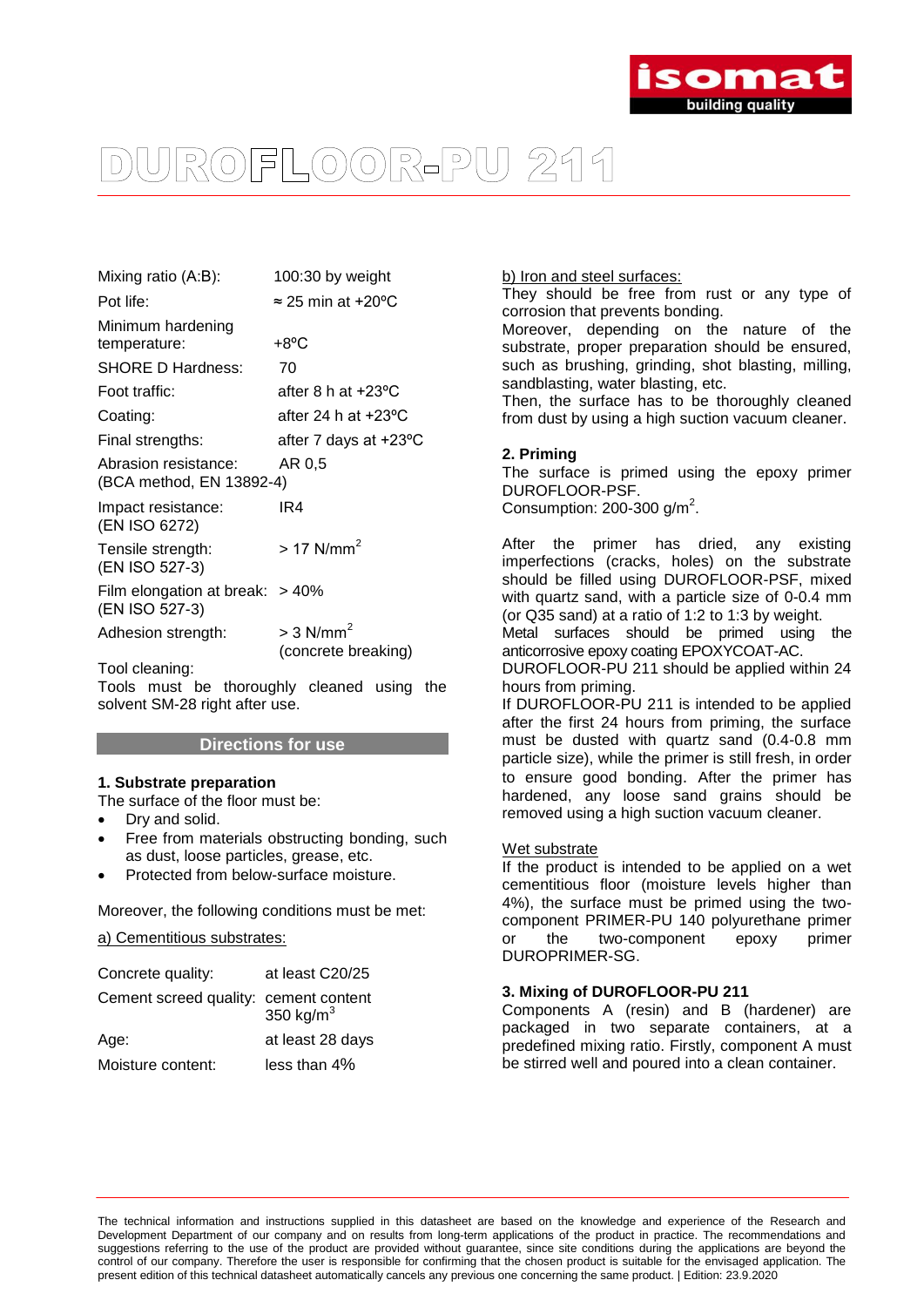

## ROFLOOR-PU 211

Then, the entire content of component B is added to component A while stirring continuously. The two components should be mixed for about 3 minutes using a low speed mixer (300 rpm).

Make sure to properly reach the walls and bottom of the container while stirring, in order for the hardener to be uniformly dispersed. If DUROFLOOR-PU 211 is intended to be used as a self-leveling layer at a thickness higher than 1 mm, add M32 quartz sand at a ratio of 1:0.7 by weight (polyurethane resin to quartz sand), and keep stirring for about 3 minutes using a low speed mixer (300 rpm), until the resin mortar is completely uniform.

#### **4. Application – Consumption**

In any case, after mixing DUROFLOOR-PU 211, the material must be left to settle for about 2-3 minutes. After that, it can be applied. Depending on the type of the floor and the desired form of the final surface, we can consider the following two application cases:

a) Self-leveling flooring – Smooth final surface The resin mortar is applied by combing strokes, using a notched trowel at a thickness of > 1 mm. Consumption of DUROFLOOR-PU 211 (Α+Β): 0.93 kg/m<sup>2</sup>/mm.

Consumption of M32 quartz sand:  $0.65$  kg/m<sup>2</sup>/mm.

The self-leveling layer should be rolled using a special spiked roller, to help trapped air escape. This way, we avoid the formation of bubbles.

b) Self-leveling flooring (without adding quartz sand) – Smooth final surface

DUROFLOOR-PU 211 (Α+Β) is applied by combing strokes, using a notched trowel at a thickness of about 1 mm. Consumption of DUROFLOOR-PU 211 (Α+Β): 1.25  $kg/m^2/mm$ .

The self-leveling layer should be rolled using a special spiked roller to help trapped air escape. This way, we avoid the formation of bubbles.

#### c) Slip-resistant final surface

A new DUROFLLOR-PU 211 layer is applied to the hardened surface of DUROFLOOR-PU 211, with a consumption of approx. 300 g/m².

Then, quartz sand (Μ32 sand or 0.1-0.4mm particle size sand) is broadcast to saturation into the still fresh layer, to achieve the desired anti-slip effect.

Consumption of quartz sand:  $3-4$  kg/m<sup>2</sup>.

After DUROFLOOR-PU 211 has hardened, any loose grains should be removed with a high suction vacuum cleaner. Finally, a finishing layer of DUROFLOOR-PU 211 is applied. Consumption:  $150-250$  g/m<sup>2</sup>.

In outdoor applications of DUROFLOOR-PU 211, the above process for a slip-resistant surface is carried out in the same way, with the aliphatic polyurethane coating DUROFLOOR-PU used as a final protective layer.

#### **Packaging**

DUROFLOOR-PU 211 is supplied in 16 kg containers (A+B). Components A and B are provided in predetermined mixing ratios by weight. M32 quartz sand is available in 25 kg bags.

#### **Shelf life – Storage**

12 months from production date in its original, unopened packaging, stored in areas protected from moisture and sunlight. Recommended storage temperature: +5°C to +35°C.

#### **Remarks**

- The processing time of polyurethane systems is affected by ambient temperature. The ideal temperature of application is between +15°C and +25°C, in order to ensure optimal workability and curing time. Low room temperature (<+15°C) will delay the curing time, while at higher temperatures (>+30°C), curing takes place faster. It is recommended to mildly preheat the materials during winter, and to store them in a cool room before use in the summer.
- Bonding between successive layers may be severely affected by moisture or dirt.
- In case recoat time is longer than expected or old floors are to be overlaid again, the substrate should be thoroughly cleaned and ground before applying the new layer.

The technical information and instructions supplied in this datasheet are based on the knowledge and experience of the Research and Development Department of our company and on results from long-term applications of the product in practice. The recommendations and suggestions referring to the use of the product are provided without guarantee, since site conditions during the applications are beyond the control of our company. Therefore the user is responsible for confirming that the chosen product is suitable for the envisaged application. The present edition of this technical datasheet automatically cancels any previous one concerning the same product. | Edition: 23.9.2020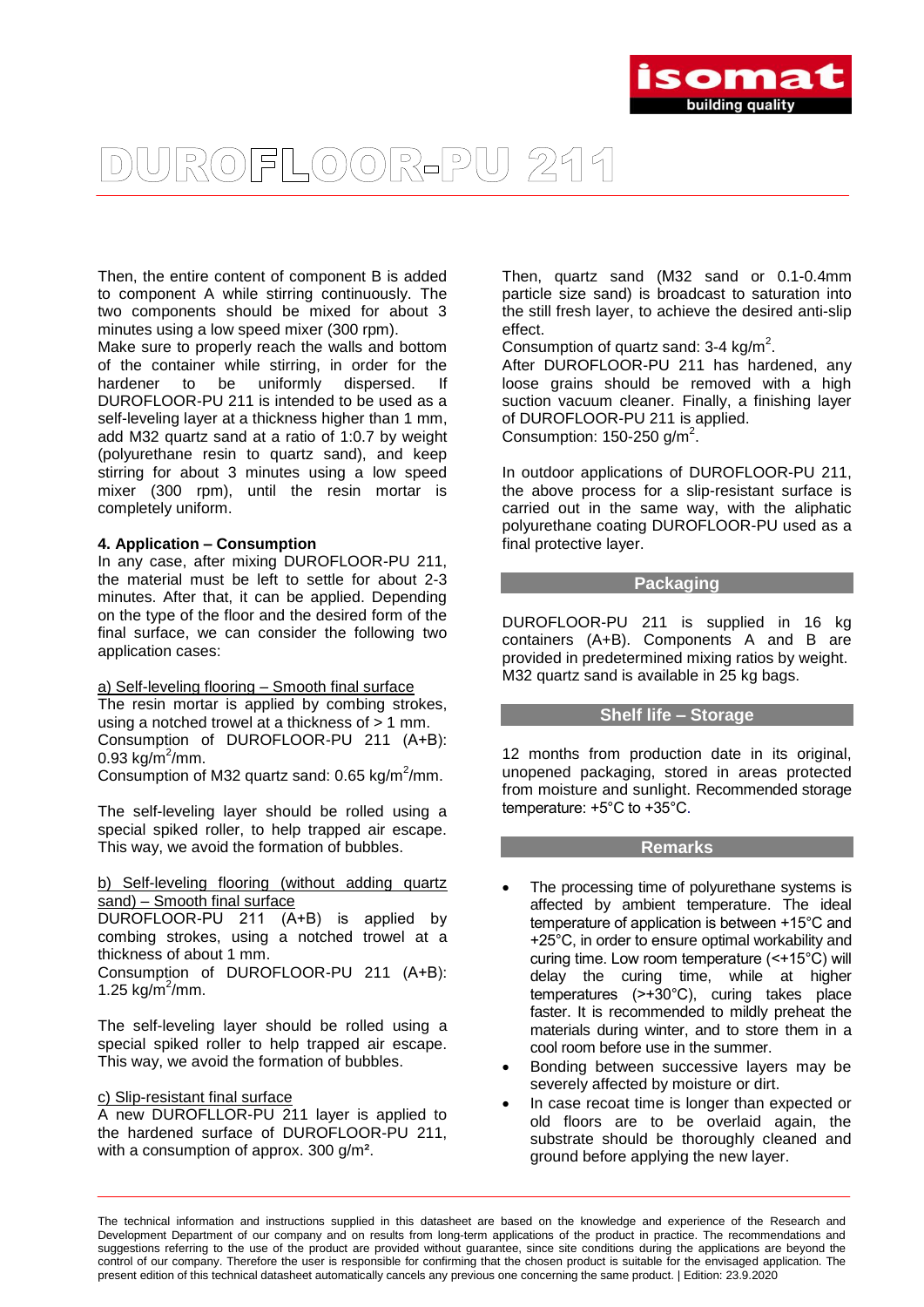

## ROFLOOR-PU 211

- During the application of DUROFLOOR-PU 211, substrate temperature must be at least 3 degrees higher than dew point.
- Applying different manufacturing codes of DUROFLOOR-PU 211 in the same project may bring about color variations.
- After hardening, DUROFLOOR-PU 211 is totally harmless.
- Please consult the safety instructions written on the packaging before use.
- DUROFLOOR-PU 211 is intended for professional use only.

#### **Volatile Organic Compounds (VOCs)**

According to Directive 2004/42/CE (Annex II, table A), the maximum allowed VOC content for the product subcategory j, type WB is 140 g/l (2010) for the ready-to-use product.

The ready-to-use product DUROFLOOR-PU 211 contains a maximum content of 140 g/l VOC.

# ∈

#### **ISOMAT S.A**. 17<sup>th</sup> km Thessaloniki - Ag. Athanasios P.O. BOX 1043, 570 03 Ag. Athanasios, Greece

19

#### **EN 13813 SR-B2,0-AR0,5-IR4**

Synthetic Resin screed material for use internally in buildings

DoP No.: DUROFLOOR-PU 211/1870-01

Reaction to fire: F

Release of corrosive substances: SR

Water permeability: NPD

Wear resistance: AR0,5

Adhesion: B2,0

- Impact resistance: IR4
- Sound insulation: NPD
- Sound absorption: NPD
- Thermal resistance: NPD

Chemical resistance: NPD

The technical information and instructions supplied in this datasheet are based on the knowledge and experience of the Research and Development Department of our company and on results from long-term applications of the product in practice. The recommendations and suggestions referring to the use of the product are provided without guarantee, since site conditions during the applications are beyond the control of our company. Therefore the user is responsible for confirming that the chosen product is suitable for the envisaged application. The present edition of this technical datasheet automatically cancels any previous one concerning the same product. | Edition: 23.9.2020